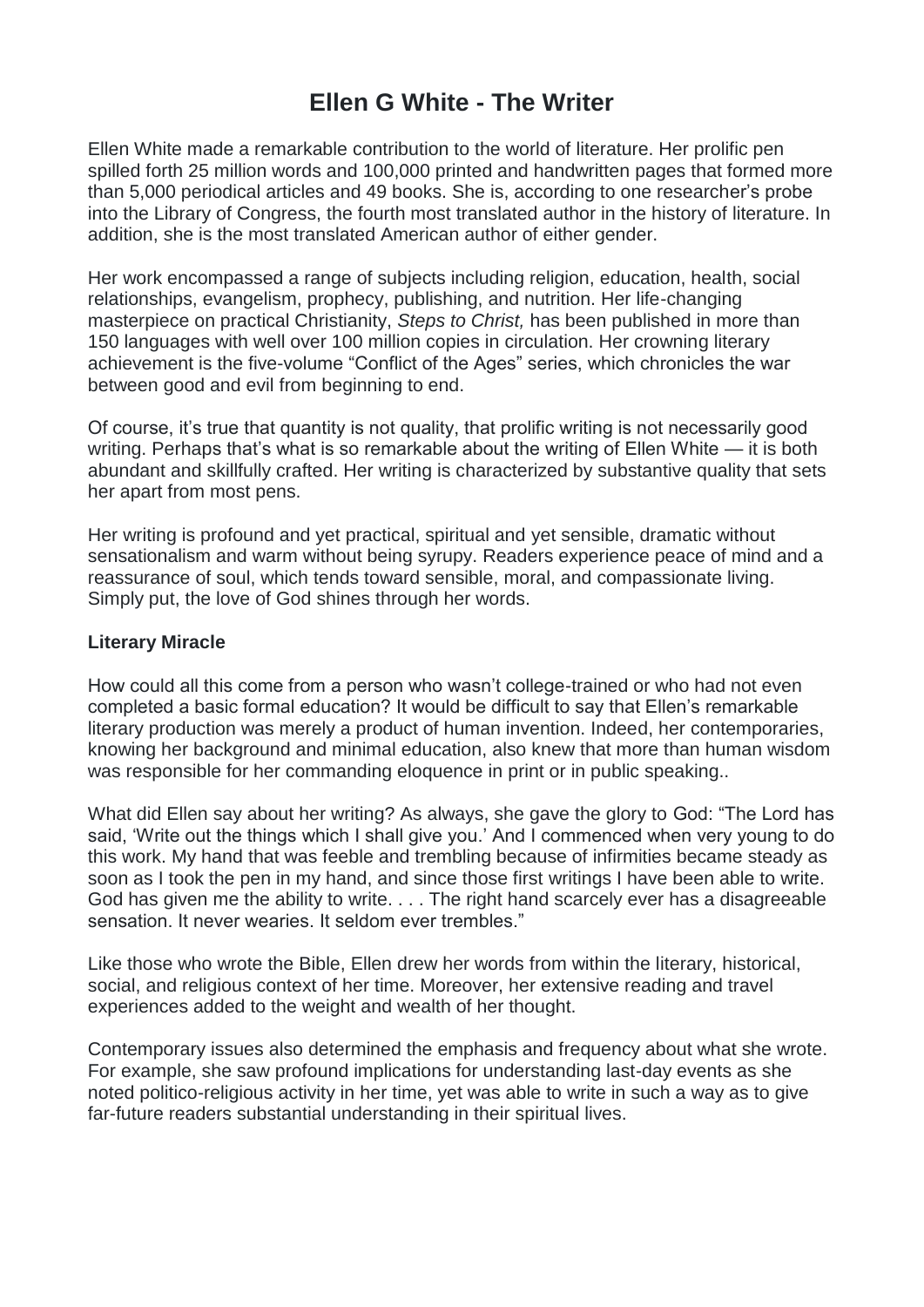# **A Small Sample**

## Before diving deeper into her specific works, let's sample some of her most eloquent passages. The first is from *The Desire of Ages,* her magnum opus on the life of Christ:

*"Christ was treated as we deserve, that we might be treated as He deserves. He was condemned for our sins, in which He had no share, that we might be justified by His righteousness, in which we had no share. He suffered the death which was ours, that we might receive the life which was His. … In Christ the family of earth and the family of heaven are bound together. Christ glorified is our brother. Heaven is enshrined in humanity, and humanity is enfolded in the bosom of Infinite Love."*

# These words about relationships come from her book *The Ministry of Healing:*

*"Cultivate the habit of speaking well of others. Dwell upon the good qualities of those with whom you associate, and see as little as possible of their errors and failings. When tempted to complain of what someone has said or done, praise something in that person's life or character."*

## Enjoy this profound insight into the science of prayer from her most translated book, *Steps to Christ:*

*"Prayer is the opening of the heart to God as to a friend. Not that it is necessary, in order to make known to God what we are, but in order to enable us to receive Him. Prayer does not bring God down to us, but brings us up to Him."*

## And from her classic on the teachings of Christ, *Christ's Object Lessons:*

*"Never a prayer is offered, however faltering, never a tear is shed, however secret, never a sincere desire after God is cherished, however feeble, but the Spirit of God goes forth to meet it. Even before the prayer is uttered or the yearning of the heart made known, grace from Christ goes forth to meet the grace that is working upon the human soul."*

# **Courageous Social Insight**

Literary excellence was not Ellen White's only asset as a writer. She was a provocative social commentator and moral leader well ahead of her day. Consider her words on racial equality, written, amazingly, during the time of slavery:

*"Christ died for the whole human family, whether black or white. God has made man a free moral agent, whether white or black. The institution of slavery does away with this and permits man to exercise over his fellow man a power which God has never granted him, and which belongs alone to God … those who have dared chain down the body and the soul of the slave, to keep him in degradation like the brutes, will have their retribution."*

## Also ahead of her time were her views on gender equality:

*"Eve was created from a rib taken from the side of Adam, signifying that she was not to control him as the head, nor to be trampled under his feet as an inferior, but to stand by his side as an equal, to be loved and protected by him."*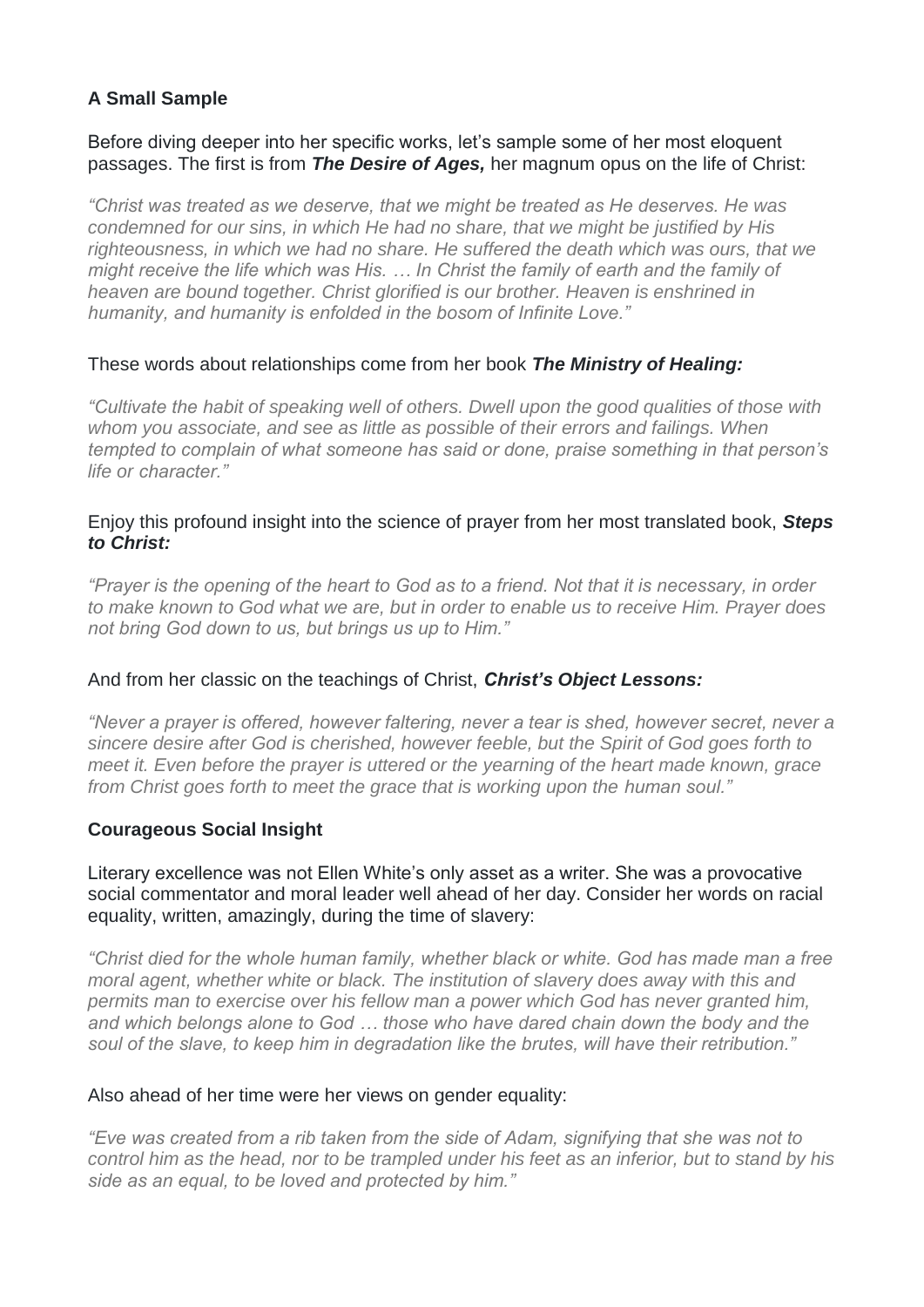# Long before the health benefits of a plant-based diet were proven by science, she wrote:

*"In grains, fruits, nuts and vegetables are to be found all the food elements that we need. If we come to the Lord in simplicity of mind, He will teach us how to prepare wholesome food free from the taint of flesh meat."*

These statements reveal only a tiny sample of this extraordinary author, who Paul Harvey believed should be honored alongside Martha Washington and Emily Dickenson. He said of Ellen, "Only now is the world coming to appreciate her recommended prescription for optimum spiritual and physical health … Ellen White! You don't know her? Get to know her."

# **Steps to Christ**

Composed of just 13 short chapters, Ellen White's life-changing masterpiece on practical Christianity, *Steps to Christ,* has been published in more than 150 languages with well over 100 million copies in circulation. Since its first edition in 1892, it has brought inspiration to millions of readers and seekers around the world.

Its purpose is to point readers to Jesus Christ, who alone can provide unending joy and relief from the pains of a world gone mad with evil. While encouraging both doubters and seekers to embrace the teachings of Jesus and join with Him through a saving relationship, it also teaches how to survive and thrive as God's people in a sin-filled world.

Readers from around the world have been impressed by this book to better understand God's love for humanity, our need of Jesus and His Holy Spirit for overcoming doubt, spiritual growth, faith and acceptance, and much more. It not only presents God's plan of salvation — forgiving grace — this book encourages readers to trust God's promises of empowering grace whereby self-destroying, self-centered habits can be overcome by new, Christ-reflecting habits.

As one publisher notes, "Never has the pathway to Jesus Christ, to enter a personal relationship with Him, been made so clear, as through this remarkable volume. … Aside from the Bible, no book ever written has shown so unmistakably how to become, and then remain, a Christian."

## **Conflict of the Ages**

The "Conflict of the Ages," a series of five commentaries penned by Ellen White, is one of the most insightful and beautifully written works about the Bible ever produced.

These five-volumes, covering the breadth of the Bible from Genesis to Revelation, have made God's Word come alive for millions of readers in a way that is both refreshing and solidly grounded in biblical truth. These biblical characters and lessons come to life as each chapter shares practical and life-changing principles that can be applied to the challenges of everyday life.

## **The five books include:**

**Patriarchs and Prophets:** The story of the conflict of good and evil from its beginning, starting with the origin of evil, the creation of the world, the biblical patriarchs, Israel's bondage and exodus, and their establishment in Canaan up to the time of David.